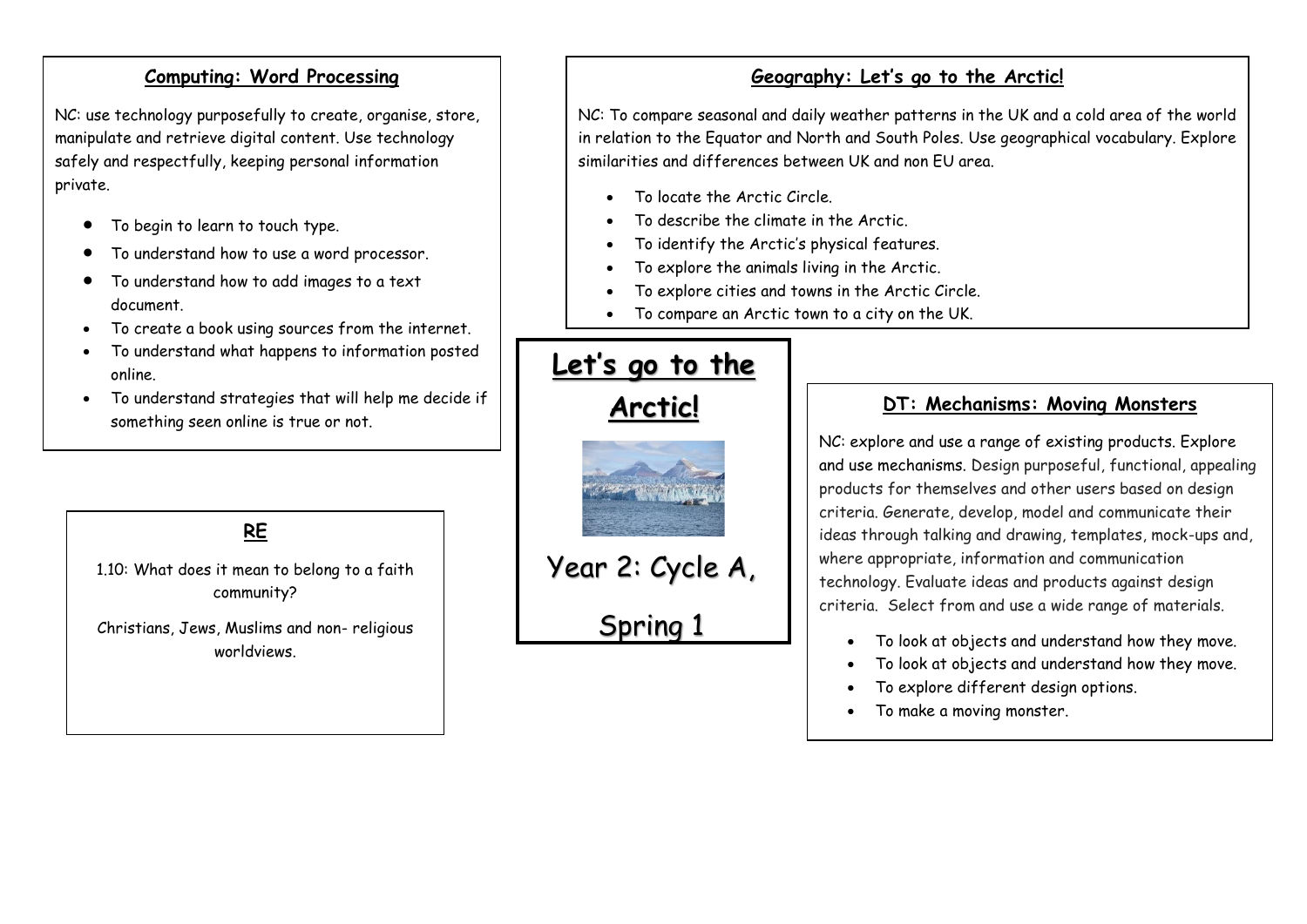#### **Science: Growth and Survival**

NC: notice that animals including humans have offspring that grow into adults. Find out and describe the basic needs of animals, including humans, for survival (water, food and air), describe the importance for humans of exercise, eating the right amounts of food and hygiene.

- To find out about the offspring of a variety of different animals.
- To find out about the different ways in which animals reproduce.
- To explore how humans grow as they get older.
- To find out what animals including humans need to survive.
- To explore the environment as a factor of survival for animals including humans.
- To find out how to eat a healthy, balanced diet.
- To find out why exercise is important to keep our bodies healthy.



### **Art: Formal Elements of Art**

NC: Exploring the formal elements of art: pattern, texture and tone; children will create printed patterns using everyday objects; take rubbings using different media and learn how to make their drawings three dimensional.

- To create repeating patterns
- To explore different textures
- To create a picture using collage and frottage
- To create a 3D drawing
- To apply an understanding of tone to create a 3D drawing.

## **PE Games – Striking and Fielding Dance**

### **Music**

I wanna play in a band